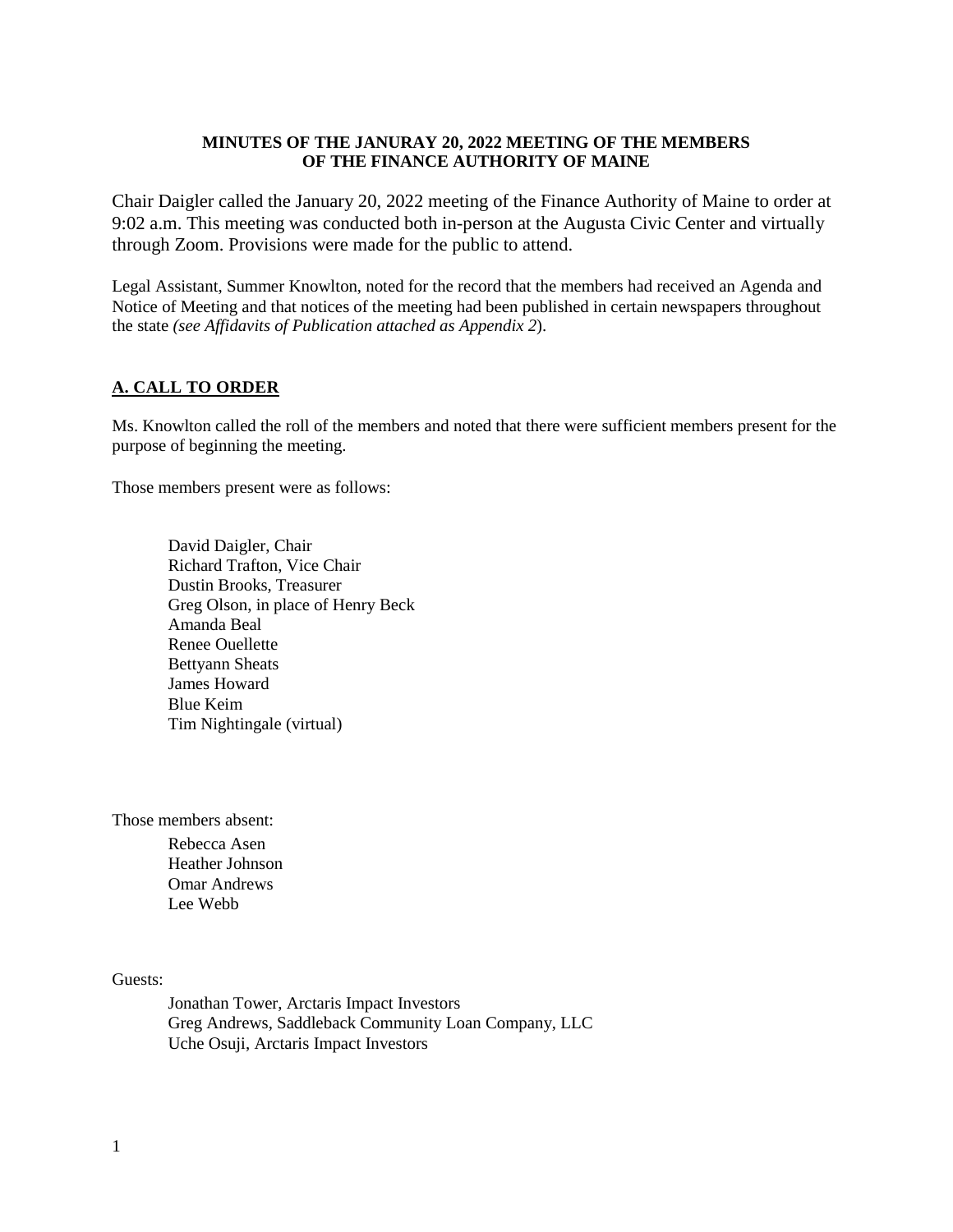Staff present:

Christopher Roney, General Counsel Shelly Desiderio, Chief Accounting Officer (virtual) Martha Johnston, Director of Education Elizabeth Vanderweide, Director of Business Development Jennifer Cummings, Director of Business Programs (virtual) Scott Weber, Senior Credit Officer Kim Getchell, Commercial Loan Officer Summer Knowlton, Legal/HR Assistant

# **A: CALL TO ORDER**

# **A1: Ascertainment of Quorum** *9:02 a.m.*

## **A2: Approval of the minutes of the December 16, 2022 Board Meeting**

**A motion was made by Mr. Trafton and seconded by Mr. Brooks to approve/accept (1) the minutes of the January 6, 2022 CEO Search Committee Meeting; (2) the minutes of the December 8, 2021 Business Committee Meeting; and (3) the minutes of the December 16, 2021 Board Meeting. The motion was approved by a vote of 9 in favor, 0 opposed and 0 abstentions.** 

# **B: CHAIR'S REPORT** *9:05 a.m.*

Mr. Brooks updated the Board on the status of the CEO Search process, where the Committee will be making a recommendation to the Governor in the coming weeks and will have a formal recommendation at the February Board Meeting.

.Mr. Trafton reported that FAME had received the legal opinion from hired outside counsel on the legal issues at hand between FAME and HAF, specifically on the risks to FAME in HAF marketing 529 accounts. Mr. Trafton summarized the legal opinion on FAME and HAF/ASF's relationship. The opinion, as noted by Mr. Trafton, concluded that FAME has little risk in the promotion of these accounts by HAF and that there are methods of mitigating that risk. Mr. Trafton reported that he will be meeting with Greg Powell, President of the Harold Alfond Foundation, in the coming weeks and that it is his hope that FAME and HAF/ASF are able to work with the Bank of New York Mellon together or separately to find alternative methods of saving for college. Additionally, FAME and HAF/ASF will be working on a new agreement in the future.

*Mr. Nightingale entered the meeting at 9:15 a.m., virtually.* 

#### **B: CEO and Staff Reports** *9:25 a.m.*

Mr. Roney gave the legislative update, highlighting several bills of interest to FAME including a bill to allow remote meetings for FAME, another to allow changes to the Maine Seed Capital Tax Credit Program, and the State Ceiling for Private Activity Bonds.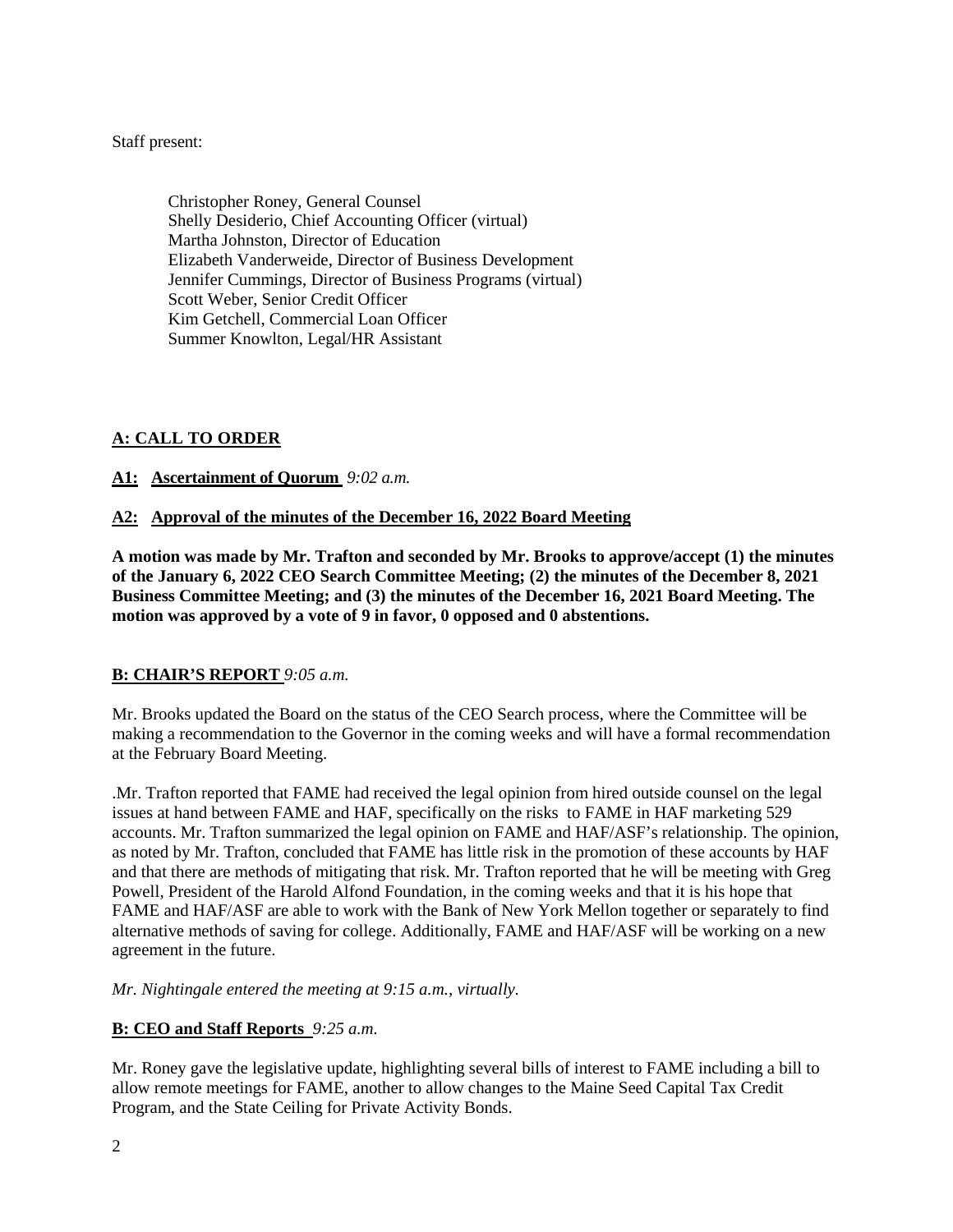Ms. Vanderweide presented the results of the annual Pan Atlantic Research Omnibus Poll, which found that there is an overall positive view of FAME and gave insights into the general public's awareness of all of FAME's programs.

Ms. Johnston gave the education programs quarterly update, highlighting FAME's efforts in college access counseling to improve FAFSA completion rates in Maine students. Overall, FAFSA completion rates are down but even more so in returning students and young men. Ms. Johnston reported that FAME is trying to combat this as much as possible by offering more resources, more FAFSA nights, going in to schools, and working with parents. Ms. Johnston also reported that she is working to submit business cases for incoming American Rescue Plan Act funding, and specifically is focusing on the Doctors for Maine and Healthcare Provider Loan Repayment programs for the funding.

# **C: ACTION ITEMS**

## **C1: Approval of Commercial Loan Insurance Request- Saddleback Community Loan Company, LLC** *10:06 a.m.*

Ms. Getchell introduced a request for Commercial Loan Insurance from Arctaris/Saddleback Community Loan Company, LLC. She reported that FAME Staff analyzed the request on 3 fronts: public benefit, the State's exposure as a percentage of total capital, and the credit quality of the proposed financing. The While the request was for 75% insurance, FAME Staff recommendation would instead agree to 50% prorata insurance on a \$5.5 million loan with a 180-month amortization schedule, leaving FAME exposure at \$2.75 million. The insurance would be collateralized with first lienholder position on 1600 acres of timberland and the mid-mountain lodge, where construction is expected to be completed by early Spring 2022. The loan insurance is additionally collateralized with second lienholder position on all business assets, another parcel of timberland (3700 acres), the quad lift, and base lodge. If the request is approved, the State Exposure through FAME and MRDA will make up 13% of the proposed financing through April 30, 2022 and 7% through 2028. FAME Staff also determined that the public benefit of the project was too great to not participate in as the revitalization of the mountain has returned jobs to the local area, increased real estate value, and will continue to be a driver of economic development in rural, western Maine. The mountain hosted 72,000 skiers in the 2020-2021 season and is projected to host much more this coming winter.

Ms. Getchell highlighted that a policy exception is needed for the request due to no personal guarantee. Additionally, this request would be precedent-setting due to the unique relationship between Arctaris Impact Investors, LLC (the Lender) owning Saddleback Communuity Loan Company, LLC (the Borrower.)

Mr. Nightingale reported on the conversations held in Business Committee before the recommendation for approval before the board was made. Though the Business Committee did vote in favor, Mr. Nightingale was a dissenting vote and highlighted concerns in collateral for this particular request and a lack of ability to meet debt service.

Mr. Roney gave the legal perspective on the request, again highlighting that this request, if approved, would set precedent at FAME in the lender-borrower relationship. However, Mr. Roney reported that the risk of this relationship can be mitigated by language in the agreement that would allow FAME to regularly monitor the activities of the lender, Arctaris, as if it were a traditional bank. Mr. Roney noted that the current request is drastically different from the previously approved request in January of 2021,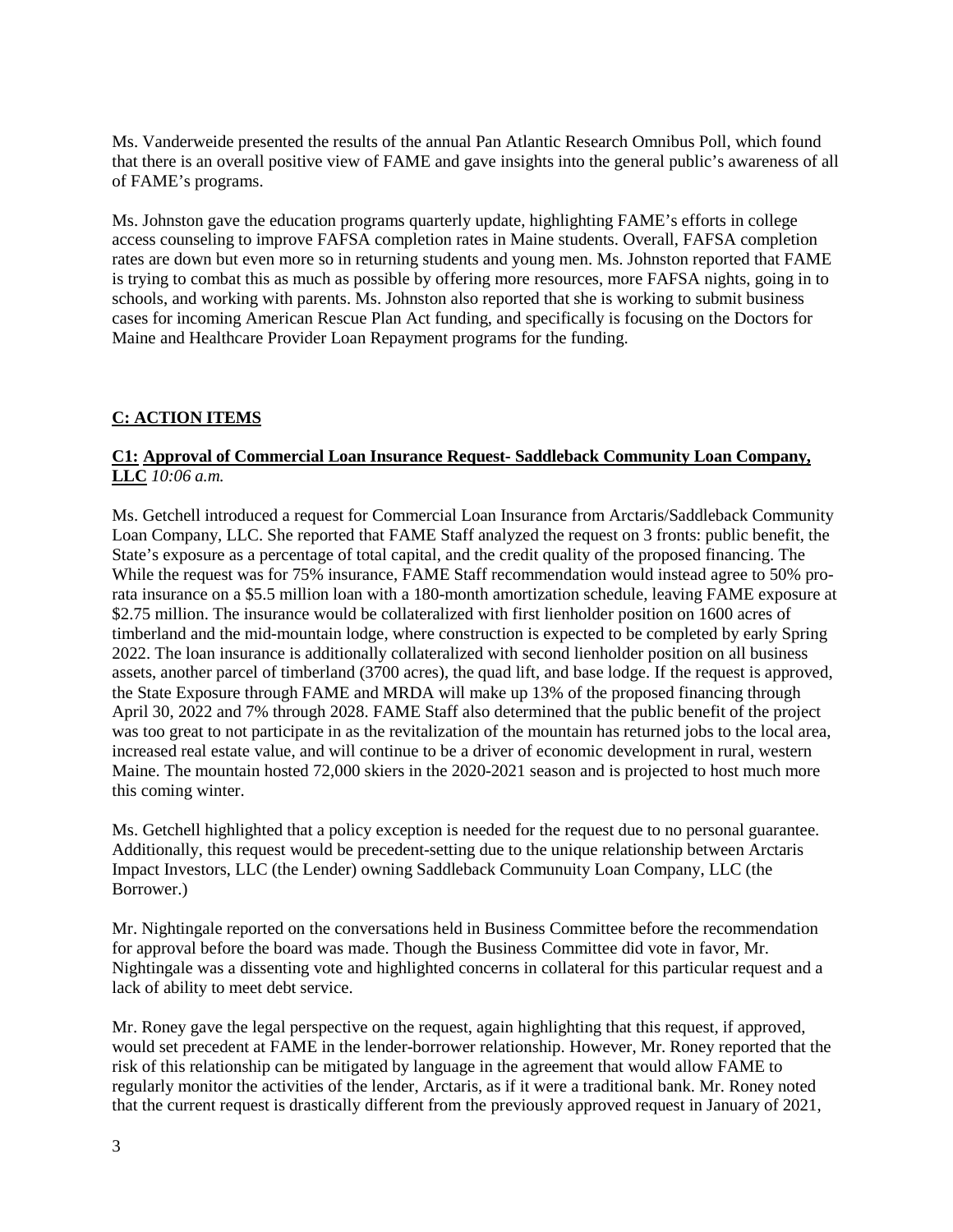making this risk greater than originally envisioned, but in his view was still able to be mitigated by the Loan Insurance Agreement.

### **A motion to enter Executive Session under 10 MRSA §975-A(2)(B) and 10 MRSA §975-A(2)(D) was made by Mr. Brooks, seconded by Mr. Trafton, and approved by a vote of 9 in favor, 0 opposed, and 0 abstentions. (1 additional vote was cast virtually.)**

Members entered Executive Session No. 1 at 10:24 a.m.

Members exited Executive Session No. 1 at 11:20 a.m.

Mr. Howard congratulated Arctaris/Saddleback on their significant contribution to the people of FAME and for revitalizing the mountain. Ms. Beal echoed the congratulations, and also noted that she is in support of the project despite cash flow and collateral concerns because of the public benefit of more outdoor places for Mainers and visitors to recreate, especially in such a rural and economically depressed area. Mr. Daigler noted that although Commissioner Johnson was not present, that she had reviewed and is in support of the request. Mr. Keim also expressed his support for the request for the people of Maine and noted that he saw this request as less risky than the previously approved request in January of 2021. Mr. Roney described a potential resolution to approve the request for board consideration:

Approval of the request, as described in Credit Analysis and the presentation to the members, including the following terms and findings:

- 1. .Approval of 50% pro-rata Commercial Loan Insurance on a \$5.5 million loan from Arctaris Impact Investors, LLC to Saddleback Community Loan Company, LLC, with a 180 month virtual amoratization schedule, with such amount and such terms being prudent and necessary;
- 2. the release of the Arctaris Solar, LLC as a guarantor of the direct loan ;
- 3. that the application is complete, and the Borrower and the Project are eligible, and the Borrower is creditworthy and of good character;
- 4. that significant public benefit will result from the project;
- 5. that the request complies with the FAME Act, the rules of the Authority, and the credit policy with an approval of an exception to loan policy requirement of personal guarantees due to extraordinary public benefit and significant equity in the project;
- 6. that there is a reasonable prospect of the loan being paid, the loan is secured by appropriate levels of collateral, and the Lender will service the loan as required; and
- 7. the Borrower is not known to be in violation of any law a, and that an environmental compliance certificate will be completed.

#### **A motion to approve the resolution as stated was made by Mr. Brooks, seconded by Mr. Trafton, and approved by a vote of 9 in favor, 1 opposed (Nightingale, virtually), and 0 abstentions.**

Ms. Johnston introduced several new FAME employees:

Christopher Young- NextGen College Savings Counselor Maire Pelletier- NextGen College Savings Counselor Sarah Newcomb- Financial Education Program Specialist Isaac Keiran- Financial Education Program Intern